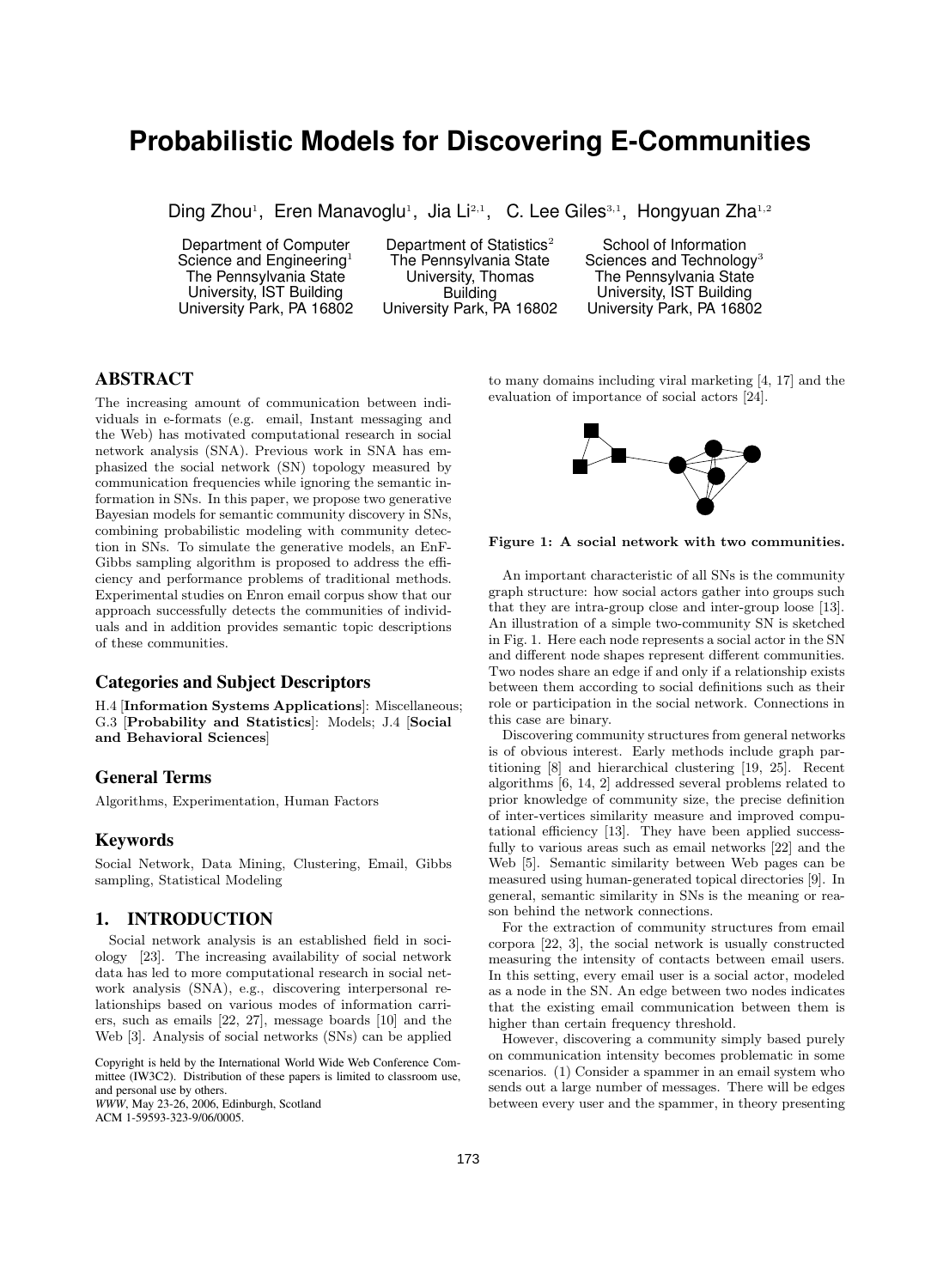a problem to all community discovery methods which are topology based. (2) Aside from the possible bias in network topology due to unwanted communication, existing methods also suffer from the lack of semantic interpretation. Given a group of email users discovered as a community, a natural question is why these users form a community? Pure graphical methods based on network topology, without the consideration of semantics, fall short in answering to such questions.



Figure 2: Semantic relationships and hidden communities.

Consider other ways a community can be established, e.g. Fig. 2. From the preset communication intensity, person  $A$  and person  $B$  belong to two different communities, denoted by squares and circles, based on a simple graph partitioning. However, ignoring the document semantics in their communications, their common interests (denoted by the dashed line) are not considered in traditional community discovery.

In this paper, we examine the inner community property within SNs by analyzing the semantically rich information, such as emails or documents. We approach the problem of community detection using a generative Bayesian network that models the generation of communication in an SN. As suggested in established social science theory [23], we consider the formation of communities as resulting from the similarity among social actors. The generative models we propose introduce such similarity as a hidden layer in the probabilistic model.

As a parallel study in social network with the sociological approaches, our method advances existing algorithms by not exclusively relying the intensity of contacts. Our approach provides topic tags for every community and corresponding users, giving a semantic description to each community. We test our method on the newly disclosed email corpora benchmark – the Enron email dataset and compare with an existing method.

The outline of this paper is as follows: in Section 2, we introduce the previous work which our models are built on. The community detection problem following the line of probabilistic modeling is explained. Section 3 describes our community-user-topic (CUT) models. In Section 4 we introduce the algorithms of Gibbs sampling and EnF-Gibbs sampling (Gibbs sampling with Entropy Filtering). Experimental results are presented in Section 5. We conclude and discuss future work in Section 6.

# **2. RELATEDWORKAND CONTRIBUTIONS**

In the first part of this section, we introduce the related work on document modeling. Three related generative models based on which our models are built are described: Topic-Word model, Author-Word model and

Author-Topic model. In the second part of this section, we model the generation of SN communications, enabling us to propose a solution to the problem of semantic community identification.

### **2.1 Related work**

Related work on document content characterization [1, 7, 11, 21] introduces a set of probabilistic models to simulate the generation of a document. Several factors in producing a document, either observable (e.g. author [11]) or latent (e.g. topic [7, 1]), are modeled as variables in the generative Bayesian network and have been shown to work well for document content characterization.

Given a set of documents  $D$ , each consisting of a sequence of words  $\mathbf{w}_d$  of size  $N_d$ , the generation of each word  $w_{di} \in \mathbf{w}_d$  for a specific document d can be modeled from the perspective of either author or topic, or the combination of both. Fig. 3 illustrates the three possibilities using plate notations. Let  $\omega$  denote a specific word observed in document d; T and A represent the number of topics and authors;  $a_d$  is the observed set of authors for d. Note that the latent variables are light-colored while the observed ones are shadowed. Fig. 3(a) models documents as generated by a mixture of topics [1]. The prior distributions of topics and words follow Dirichlets parameterized respectively by  $\alpha$  and  $\beta$ . Each topic is a probabilistic multinomial distribution over words. Let  $\phi$  denote the topic's distributions over words while  $\theta$  the document's distribution over  $topics<sup>1</sup>$ .

In the Topic-Word model, a document is considered as a mixture of topics. Each topic corresponds to a multinomial distribution over the vocabulary. The existence of observed word  $\omega$  in document d is considered to be drawn from the word distribution  $\phi_z$ , which is specific to topic z. Similarly the topic  $z$  was drawn from the document-specific topic distribution  $\theta_d$ , usually a row in the matrix  $\theta^2$ .

Similar to the Topic-Word model, an Author-Word model prioritizes the author interest as the origin of a word [11]. In Fig. 3(b),  $a_d$  is the author set that composes document  $d$ . Each word in this  $d$  is chosen from the author-specific distribution over words. Note that in this Author-Word model, the author responsible for a certain word is chosen at random from  $a_d$ .

An influential work following this model [21] introduces the Author-Topic model combined with the Topic-Word and Author-Word models and regards the generation of a document as affected by both factors in a hierarchical manner. Fig. 3(c) presents the hierarchical Bayesian structure.

According to the Author-Topic model in Fig. 3(c), for each observed word  $\omega$  in document d, an author x is drawn uniformly from the corresponding author group  $a_d$ . Then with the probability distribution of topics conditioned on  $x, \theta_x$ , a topic z is generated. Finally the z produces  $\omega$  as observed in document d.

The Author-Topic model has been shown to perform well for document content characterization because it involves two essential factors in producing a general document: the

<sup>&</sup>lt;sup>1</sup>Usually the  $\phi$  is represented using  $T \times V$  matrix, where  $T$  and  $\dot{V}$  are the number of topics and size of vocabulary. Similarly is  $\theta$  modeled as  $D \times T$  matrix.

 $2$ The Topic-Word model was firstly introduced with name Latent Dirichlet Allocation (LDA). In consistency with the line of research, we use the alternative name.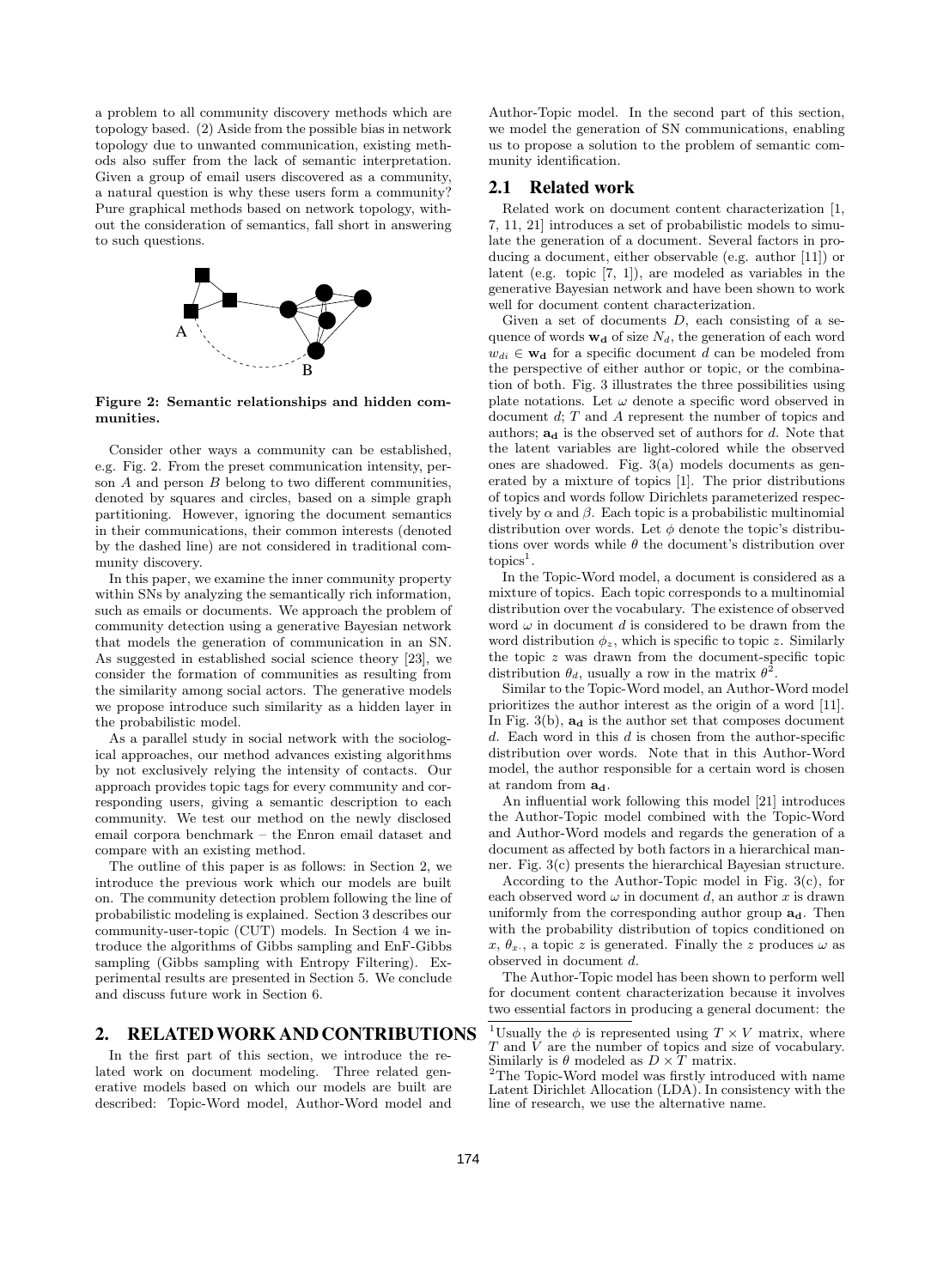

Figure 3: Three Bayesian network models for document content generation

author and the topic. Modeling both factors as variables in the Bayesian network provides the model with capacity to group the words used in a document corpus into semantic topics. Based on the posterior probability obtained after the network is set up, a document can be denoted as a mixture of topic distributions. In addition, each author's preference of using words and involvement in topics can be discovered.

The estimation of the Bayesian network in the aforementioned models typically reply on the observed pairs of author and words in documents. Each word is treated as an instance generated following the probabilistic hierarchy in the models. Some layers in the Bayesian hierarchy are observed, such as authors and words. Other layers are hidden that is to be estimated, such as topics.

#### **2.2 Contributions**

We address the problem of identifying social actors based on the semantics of the communications, in particular the semantics as they are related to their communication documents.

Much communication in SNs usually occurs by exchanging documents, such as emails, instant messages or posts on message boards [15]. Such content rich documents naturally serve as an indicator of the innate semantics in the communication among an SN. Consider an information scenario where all communications rely on email. Such email documents usually reflect nearly every aspect of and reasons for this communication. For example, the recipient list records the social actors that are associated with this email and the message body stores the topics they are interested in.

We define such a document carrier of communication as a communication document. Our main contribution is resolving the SN communication modeling problem into the modeling of generation of the communication documents, based on whose features the social actors associate with each other.

Modeling communication based on communication document takes into consideration the semantic information of the document as well as the interactions among social actors. Many features of the SN can be revealed from the parameterized models such as the leader-follower relation [12]. Using such models, we can avoid the effect of meaningless communication documents, such as those generated by a network spammer, in producing communities.

Our models accentuate the impact of community on the SN communications by introducing community as a latent variable in the generative models for communication documents. One direct application of the models is semantic community detection from SNs. Rather than studying network topology, we address the problem of community exploration and generation in SNs following the line of aforementioned research in probabilistic modeling.

### **3. COMMUNITY-USER-TOPIC MODELS**

Our definition for a semantic community in a social network is:

DEFINITION 1. A semantic community in a social network includes users with similar communication interests and topics that are associated with their communications.

We study the community structure of an SN by modeling the communication documents among its social actors and the format of communication documents we model is email because emails embody valuable information regarding shared knowledge and the SN infrastructure [22].

Our Community-User-Topic (CUT) model<sup>3</sup> builds on the Author-Topic model. However, the modeling of a communication document includes more factors than the combination of authors and topics.

Serving as an information carrier for communication, a communication document is usually generated to share some information within a group of individuals. But unlike publication documents such as technical reports, journal papers, etc., the communication documents are inaccessible for people who are not in the recipient list. The issue of a communication document indicates the activities of and is also conditioned on the community structure within an SN. Therefore we consider the community as an extra latent variable in the Bayesian network in addition to the author and topic variables. By doing so, we guarantee

<sup>3</sup> In order to fit our model literally to the social network built on email communication, we change the name "Author" to "User". An alternative name of our model is Community-Author-Topic Model: CAT.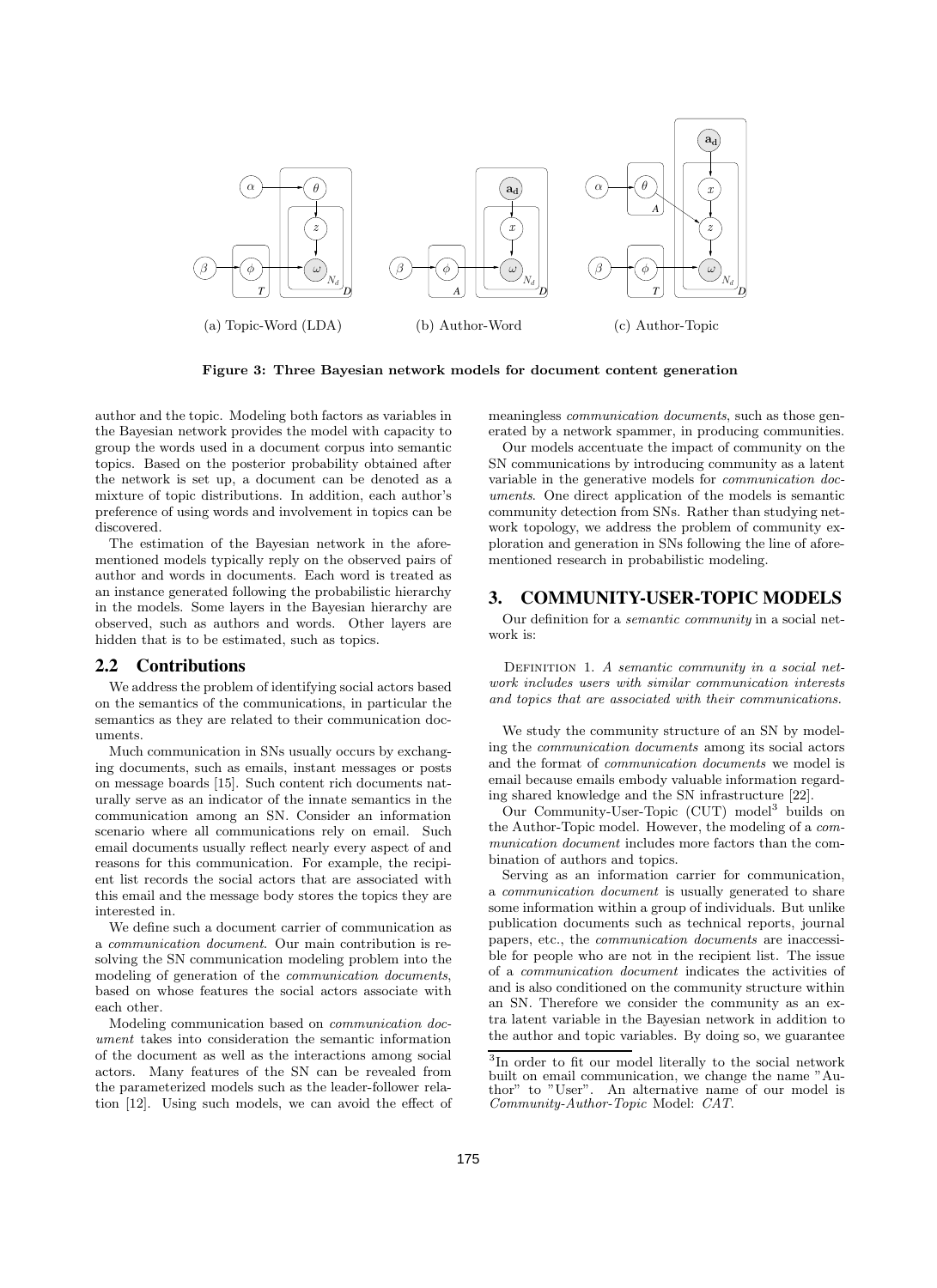that the issue of a communication document is purposeful in terms of the existing communities. As a result, the communities in an SN can be revealed and also semantically explanable.

We will use generative Bayesian networks to simulate the generation of emails in SNs. Differing in weighting the impact of a community on users and topics, two versions of CUT are proposed.

### **3.1 CUT**1**: Modeling community with users**

Given the impact of community in the generation of communication, the first step is to determine the interrelationships among this latent variable, the email users and the topics, i.e. the structure of the Bayesian network.

We first consider an SN community as no more than a group of users. This is a notion similar to that assumed in a topology-based method. For a specific topology-based graph partitioning algorithm such as  $Modularity$  [13], the connection between two users can be simply weighted by the frequency of their communications. In our first model  $CUT_1$ , we treat each community as a multinomial distribution over users. Each user  $u$  is associated with a conditional probability  $P(u|c)$  which measures the degree that u belongs to community  $c$ . The goal is therefore to find out the conditional probability of a user given each community. Then users can be tagged with a set of topics, each of which is a distribution over words. A community discovered by  $CUT_1$  is typically in the structure as shown in Fig. 8.

Fig. 4 presents the hierarchy of the Bayesian network for  $CUT_1$ . Let us use the same notations in Author-Topic model:  $\alpha$  and  $\beta$  parameterizing the prior Dirichlets for topics and words. Let  $\psi$  denote the multinomial distribution over users for each community c, each marginal of which is a Dirichlet parameterized by  $\gamma$ . Let the prior probabilities for c be uniform. Let  $C, U, T$  denote the number of community, users and topics.



Figure 4: Modeling community with users

Typically, an email message  $d$  is generated by four steps:  $(1)$  there is a need for a community c to issue an act of communication by sending an email  $d$ ; (2) a user u is chosen from c as observed in the recipient list in  $d$ ; (3) u presents to read  $d$  since a topic  $z$  is concerned, which is drawn from the conditional probability on  $u$  over topics;  $(4)$  given topic z, a word  $\omega$  is created in d. By iterating the same procedure, an email message d is composed word by word.

Note that the  $u$  is not necessarily the composer of the message in our models. This differs from existing literatures which assume  $\alpha$  as the author of document. The assumption is that a user is concerned with any word in a communication document as long as the user is on the recipient list.

To compute  $P(c, u, z | \omega)$ , the posterior probability of assigning each word  $\omega$  to a certain community c, user u and topic z, consider the joint distribution of all variables in the model:

$$
P(c, u, z, \omega) = P(\omega|z)P(c, u, z)
$$
  
=  $P(\omega|z)P(z|u)P(c, u)$   
=  $P(\omega|z)P(z|u)P(u|c)P(c)$  (1)

Theoretically, the conditional probability  $P(c, u, z|\omega)$  can be computed using the joint distribution  $P(c, u, z, \omega)$ .

A possible side-effect of  $CUT<sup>1</sup>$ , which considers a community c solely as a multinomial distribution over users, is it relaxes the community's impact on the generated topics. Intrinsically, a community forms because its users communicate frequently and in addition they share common topics in discussions as well. In  $CUT_1$  where community only generates users and the topics are generated conditioned on users, the relaxation is propagated, leading to a loose connection between community and topic. We will see in the experiments that the communities discovered by  $CUT_1$ is similar to the topology-based algorithm Modularity proposed in [13].

## **3.2 CUT**2**: Modeling community with topics**

In contrast to  $CUT_1$ , our second model introduces the notion that an SN community consists of a set of topics, which are of concern to respective user groups.

As illustrated in Fig. 5, each word  $\omega$  observed in email  $d$  is finally chosen from the multinomial distribution of a user  $\alpha_{di}$ , which is from the recipient list of d. Before that,  $\alpha_{di}$  is sampled from another multinomial of topic z and z is drawn from community c's distribution over topics.

Analogously, the products of  $CUT_2$  are a set of conditional probability  $P(z|c)$  that determines which of the topics are most likely to be discussed in community c. Given a topic group that  $c$  associates for each topic  $z$ , the users who refer to z can be discovered by measuring  $P(u|z)$ .

 $CUT_2$  differs from  $CUT_1$  in strengthing the relation between community and topic. In  $CUT_2$ , semantics play a more important role in the discovery of communities. Similar to  $CUT_1$ , the side-effect of advancing topic z in the generative process might lead to loose ties between community and users. An obvious phenomena of using CUT<sup>2</sup> is that some users are grouped to the same community when they share common topics even if they correspond rarely, leading to the different scenarios for which the CUT models are most appropriate. For  $CUT_1$ , users often tend to be grouped to the same communities while  $CUT_2$  accentuates the topic similarities between users even if their communication seem less frequent.

Derived from Fig. 5, define in  $CUT^2$  the joint distribution of community c, user u, topic t and word  $\omega$ :

$$
P(c, u, z, \omega) = P(\omega|u)P(u|z)P(z|c)P(c)
$$
 (2)

Let us see how these models can be used to discover the communities that consist of users and topics. Con-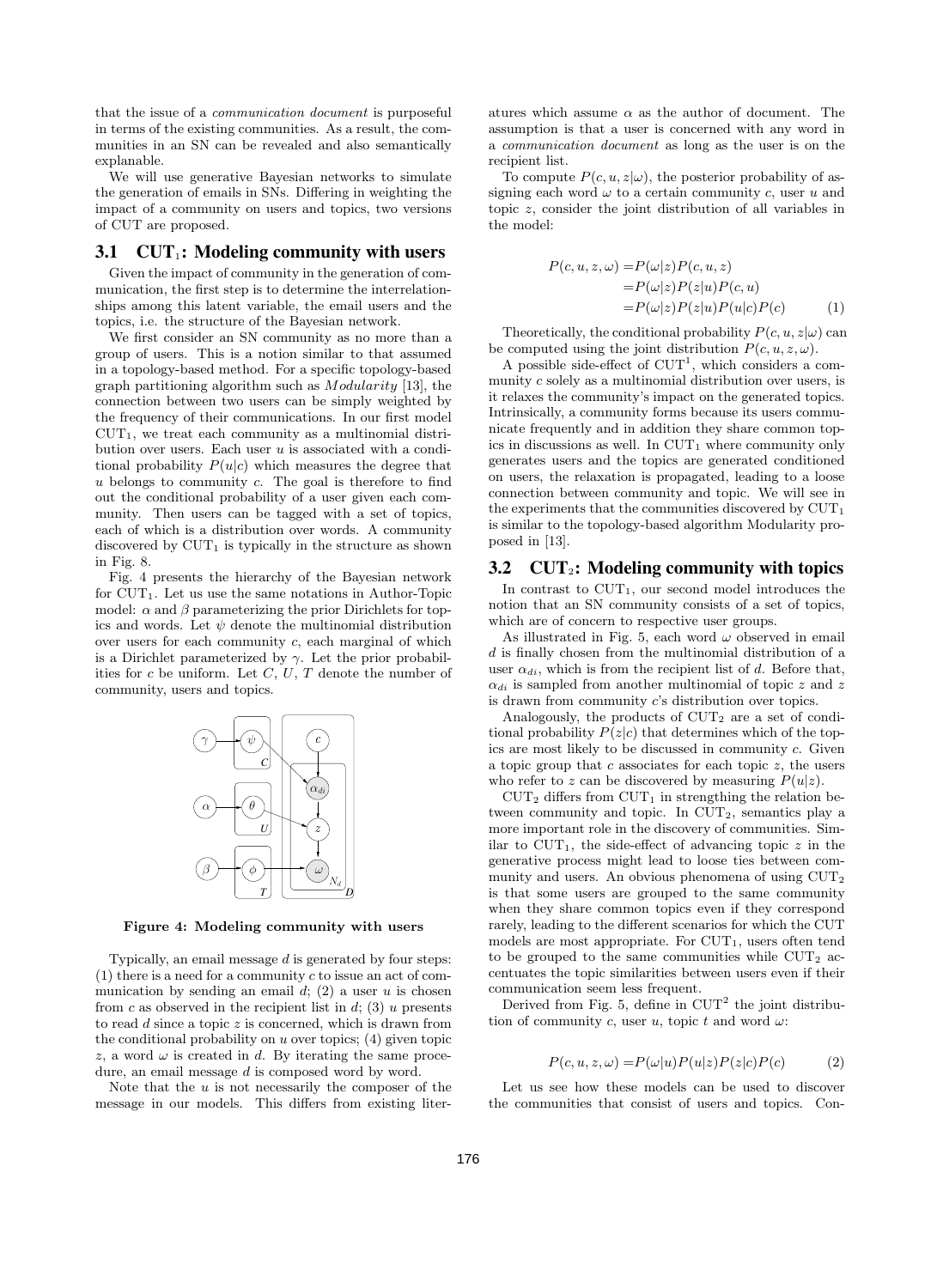

Figure 5: Modeling community with topics

sider the conditional probability  $P(c, u, z | \omega)$ , a word  $\omega$  associates three variables: community, user and topic. Our interpretation of the semantic meaning of  $P(c, u, z | \omega)$  is the probability that word  $\omega$  is generated by user u under topic  $z$ , in community  $c$ .

Unfortunately, this conditional probability cannot be computed directly. To get  $P(c, u, z|\omega)$ , we have:

$$
P(c, u, z | \omega) = \frac{P(c, u, z, \omega)}{\Sigma_{c, u, z} P(c, u, z, \omega)}
$$
(3)

Consider the denominator in Eq. 3, summing over all  $c$ ,  $u$  and  $z$  makes the computation impractical in terms of efficiency. In addition, as shown in [7], the summing doesn't factorize, which makes the manipulation of denominator difficult. In the following section, we will show how an approximate approach of Gibbs sampling will provide solutions to such problems. A faster algorithm EnF-Gibbs sampling will also be introduced.

# **4. SEMANTIC COMMUNITY DISCOVERY: THE ALGORITHMS**

In this section, we first introduce the Gibbs sampling algorithm. Then we address the problem of semantic community discovery by adapting Gibbs sampling framework to our models. Finally, we combine two powerful ideas: Gibbs sampling and entropy filtering to improve efficiency and performance, yielding a new algorithm: EnF-Gibbs sampling.

#### **4.1 Gibbs sampling**

Gibbs sampling is an algorithm to approximate the joint distribution of multiple variables by drawing a sequence of samples. As a special case of the Metropolis-Hastings algorithm [18], Gibbs sampling is a Markov chain Monte Carlo algorithm and usually applies when the conditional probability distribution of each variable can be evaluated. Rather than explicitly parameterizing the distributions for variables, Gibbs sampling integrates out the parameters and estimates the corresponding posterior probability.

Gibbs sampling was first introduced to estimate the Topic-Word model in [7]. In Gibbs sampling, a Markov chain is formed, the transition between successive states of which is simulated by repeatedly drawing a topic for each observed word from its conditional probability on all other variables. In the Author-Topic model, the algorithm goes over all documents word by word. For each word  $\omega_i$ , the

topic  $z_i$  and the author  $x_i$  responsible for this word are assigned based on the posterior probability conditioned on all other variables:  $P(z_i, x_i|\omega_i, \mathbf{z}_{-i}, \mathbf{x}_{-i}, \mathbf{w}_{-i}, \mathbf{a_d})$ .  $z_i$  and  $x_i$  denote the topic and author assigned to  $\omega_i$ , while  $z_{-i}$ and x<sup>−</sup><sup>i</sup> are all other assignments of topic and author excluding current instance. w<sup>−</sup><sup>i</sup> represents other observed words in the document set and  $a_d$  is the observed author set for this document.

A key issue in using Gibbs sampling for distribution approximation is the evaluation of conditional posterior probability. In Author-Topic model, given T topics and V words,  $P(z_i, x_i|\omega_i, \mathbf{z}_{-i}, \mathbf{x}_{-i}, \mathbf{w}_{-i}, \mathbf{a_d})$  is estimated by:

$$
P(z_i = j, x_i = k | \omega_i = m, \mathbf{z}_{-i}, \mathbf{x}_{-i}, \mathbf{w}_{-i}, \mathbf{a}_d) \propto (4)
$$

$$
P(\omega_i = m | x_i = k) P(x_i = k | z_i = j) \propto (5)
$$

$$
\frac{C_{mj}^{WT} + \beta}{\Sigma_{m'} C_{mj}^{WT} + V\beta} \frac{C_{kj}^{AT} + \alpha}{\Sigma_{j'} C_{kj'}^{AT} + T\alpha}
$$
 (6)

where  $m' \neq m$  and  $j' \neq j$ ,  $\alpha$  and  $\beta$  are prior parameters for word and topic Dirichlets,  $C_{mj}^{WT}$  represents the number of times that word  $\omega_i = m$  is assigned to topic  $z_i = j$ ,  $C_{kj}^{AT}$  represents the number of times that author  $x_i = k$  is assigned to topic j.

The transformation from Eq. 4 to Eq. 5 drops the variables,  $z_{-i}$ ,  $x_{-i}$ ,  $w_{-i}$ ,  $a_d$ , because each instance of  $\omega_i$  is assumed independent of the other words in a message.

#### **4.2 Semantic community discovery**

By applying the Gibbs sampling, we can discover the semantic communities by using the CUT models. Consider the conditional probability  $P(c, u, z | \omega)$ , where three variables in the model, community, user  $4$  and topic, are associated by a word  $\omega$ . The semantic meaning of  $P(c, u, z|\omega)$ is the probability that  $\omega$  belongs to user u under topic z, in community c. By estimation of  $P(c, u, z|\omega)$ , we can label a community with semantic tags (topics) in addition to the affiliated users. The problem of semantic community discovery is thus reduced to the estimation of  $P(c, u, z|\omega)$ .

- $(1)$  /\* Initialization \*/
- $(2)$  for each email d
- (3) for each word  $\omega_i$  in d
- (4) assign  $\omega_i$  to random community, topic and user;
- (5)  $\frac{1}{2}$  /\* user in the list observed from  $d \cdot \frac{1}{2}$
- (6) /\* Markov chain convergence \*/
- $(7)$   $i \leftarrow 0;$
- (8)  $I \leftarrow$  desired number of iterations;
- (9) while  $i < I$
- $(10)$  for each email d
- (11) for each  $\omega_i \in d$
- (12) estimate  $P(c_i, u_i, z_i | \omega_i)$ ,  $u \in \alpha_{\mathbf{d}};$

(13)  $(p, q, r) \leftarrow argmax(P(c_p, u_q, z_r | \omega_i));$ 

- (14)  $\qquad$  /\*assign community p, user q, topic r to  $\omega_i^*$ /
- (15) record assignment  $\tau(c_p, u_q, z_r, \omega_i);$
- $(16)$   $i + +$ ;

### Figure 6: Gibbs sampling for CUT models

<sup>&</sup>lt;sup>4</sup>Note we denote user with  $u$  in our models instead of  $x$  as in previous work.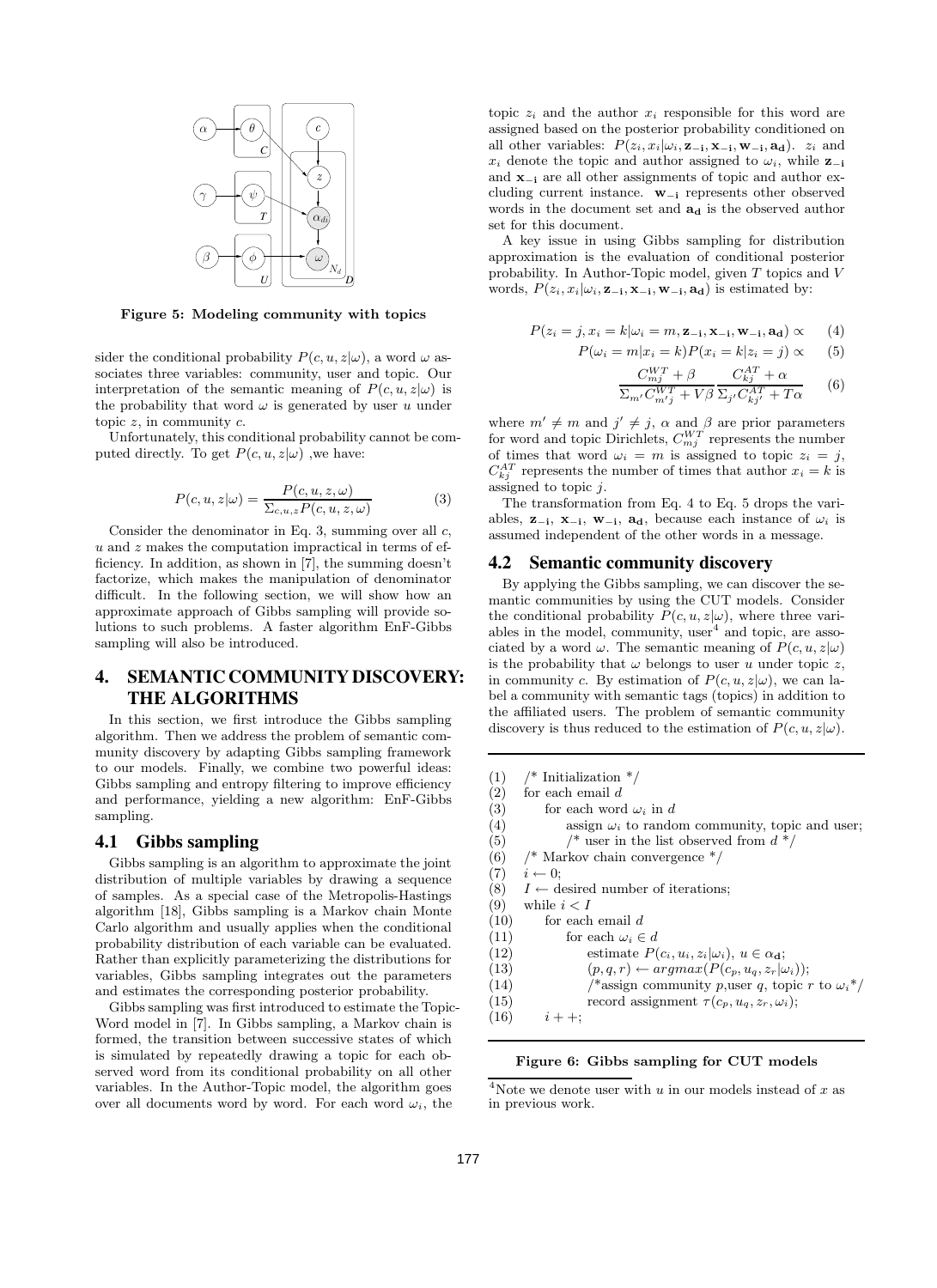The framework of Gibbs sampling is illustrated in Fig. 6. Given the set of users  $U$ , set of email documents  $D$ , the number of desired topic  $|T|$ , number of desired community  $|C|$  are input, the algorithm starts with randomly assigning words to a community, user and topic. A Markov chain is constructed to converge to the target distribution. In each trial of this Monte Carlo simulation, a block of (community, user,topic) is assigned to the observed word  $\omega_i$ . After a number of states in the chain, the joint distribution  $P(c, u, z|\omega)$  approximates the targeted distribution.

To adapt Gibbs sampling for CUT models, the key step is estimation of  $P(c_i, u_i, z_i|w_i)$ . For the two CUT models, we describe the estimation methods respectively.

Let  $P(c_i = p, u_i = q, z_i = r | \omega_i = m, \mathbf{z}_{-i}, \mathbf{x}_{-i}, \mathbf{w}_{-i})$  be the probability that  $\omega_i$  is generated by community p, user  $q$  on topic  $r$ , which is conditioned on all the assignments of words excluding the current observation of  $\omega_i$ . **z**<sub>−i</sub>, **x**<sub>−i</sub> and w<sup>−</sup><sup>i</sup> represent all the assignments of topic, user and word not including current assignment of word  $\omega_i$ .

In  $CUT_1$ , combining Eq. 1 and Eq. 3, assuming uniform prior probabilities on community c, we can compute  $P(c =$  $p, u = q, z = r | \omega_i = m, \mathbf{z}_{-i}, \mathbf{x}_{-i}, \mathbf{w}_{-i} |$  for CUT<sub>1</sub> by:

$$
P(c_i = p, u_i = q, z_i = r | \omega_i = m, \mathbf{z}_{-i}, \mathbf{x}_{-i}, \mathbf{w}_{-i}) \propto
$$
  
\n
$$
P(\omega_i = m | z_i = r) P(z_i = r | u_i = q) P(u_i = q | c_i = p) \propto
$$
  
\n
$$
\frac{C_{mr}^{WT} + \beta}{\sum_{m'} C_{m'r}^{WT} + V \beta} \frac{C_{rq}^{TU} + \alpha}{\sum_{r'} C_{r'q}^{IU} + T\alpha} \frac{C_{qp}^{UC} + \gamma}{\sum_{q'} C_{q'p}^{UC} + U\gamma}
$$
  
\n(7)

where  $P(\omega_i = m | z = r)$ ,  $P(z_i = r | u_i = q)$  and  $P(u_i = r)$  $q|c_i = p$  are estimated via:

$$
P(\omega_i = m | z_i = r) \propto \frac{C_{mr}^{WT} + \beta}{\Sigma_{m'} C_{m'r}^{WT} + V\beta}
$$
 (8)

$$
P(z_i = r | u_i = q) \propto \frac{C_{rq}^{TU} + \alpha}{\Sigma_{r'} C_{r'q}^{TU} + T\alpha}
$$
 (9)

$$
P(u_i = q | c_i = p) \propto \frac{C_{qp}^{UC} + \gamma}{\Sigma_{q'} C_{q'p}^{UC} + U\gamma}.
$$
 (10)

In the equations above,  $C_{mr}^{WT}$  is the number of times that word  $\omega_i = m$  is assigned to topic  $z_i = r$ , not including the current instance.  $C_{rq}^{TU}$  is the number of times that topic  $z = r$  is associated with user  $u = q$  and  $C_{qp}^{UC}$  is the number of times that user  $u = q$  belongs to community  $c = p$ , both not including the current instance. C is the number of communities in the social network given as an argument.

The computation for Eq. 8 requires keeping a  $W \times T$ matrix  $C^{WT},$  each entry  $C^{WT}_{ij}$  of which records the number of times that word  $i$  is assigned to topic  $j$ . Similarly, a  $T \times U$  matrix  $C^{TU}$  and a  $U \times C$  matrix  $C^{UC}$  are needed for computation in Eq. 9 and Eq. 10.

Similarly,  $P(c_i = p, u_i = q, z_i = r | \omega_i = m, \mathbf{z}_{-i}, \mathbf{x}_{-i}, \mathbf{w}_{-i})$ is estimated based on the Bayesian structure in  $\text{CUT}_2$ :

$$
P(c = p, u = q, z = r | \omega_i = m, \mathbf{z}_{-i}, \mathbf{x}_{-i}, \mathbf{w}_{-i}) \propto
$$

$$
\frac{C_{mq}^{WU} + \beta}{\sum_{m'} C_{m'q}^{WU} + V\beta} \frac{C_{qr}^{UT} + \gamma}{\sum_{q'} C_{q'r}^{UT} + U\gamma} \frac{C_{rp}^{TC} + \alpha}{\sum_{r'} C_{r'p}^{TC} + T\alpha}
$$
(11)

Hence the computation of  $CUT_2$  demands the storage of three 2-D matrices:  $C^{WU}$ ,  $C^{UT}$  and  $C^{TC}$ .

With the set of matrices obtained after successive states in the Markov chain, the semantic communities can be discovered and tagged with semantic labels. For example, in  $CUT_1$ , the users belonging to each community  $c$  can be discovered by maximizing  $P(u|c)$  in  $C^{UC}$ . Then the topics<br>that these users concern are similarly obtained from  $C^{TU}$ that these users concern are similarly obtained from  $\tilde{C}$ and explanation for each topic can be retrieved from  $C^{WT}$ .

#### **4.3 Gibbs sampling with entropy filtering**

In this section, we further develop Gibbs sampling to improve computational efficiency and performance.

Consider two problems with Gibbs sampling illustrated in Fig. 6: (1) efficiency: Gibbs sampling has been known to suffer from high computational complexity. Given a textual corpus with  $N = 10^6$  words. Let there be  $U = 150$ users,  $C = 10$  communities and  $T = 20$  topics. An  $I =$ 1000 iteration Gibbs sampling has the worst time complexity  $O(I*N*(U*C*T))$ , which in this case is about  $3*10^{13}$  computations. (2) performance: unless performed explicitly before Gibbs sampling, the algorithm may yield poor performance by including many nondescriptive words. For Gibbs sampling, some common words like 'the', 'you', 'and' must be cleaned before Gibbs sampling. However, the EnF-Gibbs sampling saves such overhead by automatically removing the non-informative words based on entropy measure.

- $(1)$  /\* Initialization \*/
- (2) assign each  $\omega_i$  to random topic, user and community;
- (3) (4) /\* Markov chain convergence \*/
- 
- (5)  $i \leftarrow 0;$  TrashCan  $\leftarrow \phi;$
- (6)  $I \leftarrow$  desired number of iterations;
- (7) while  $i < I$

| (8)  | for each observed $\omega_i$                                |
|------|-------------------------------------------------------------|
| (9)  | if $i < A$ /* in early iterations */                        |
| (10) | estimate $P(c, u, z   \omega_i), u \in \alpha_d;$           |
| (11) | $(p, q, r) \leftarrow argmax(P(c_n, u_q, z_r   \omega_i));$ |
| (12) | record assignment $\tau(c_n, u_a, z_r, \omega_i);$          |
| (13) | else /* removing non-informative words $*/$                 |
| (14) | if $\omega_i \notin TrashCan$                               |
| (15) | if Entropy $(\omega_i) \leq \theta$                         |
| (16) | $(p, q, r) \leftarrow argmax(P(c_p, u_q, z_r   \omega_i));$ |
| (17) | record assignment $\tau(c_p, u_q, z_r, \omega_i);$          |
| (18) | else                                                        |
| (19) | $TrashCan \leftarrow TrashCan \cup {\omega_i};$             |
| (20) | $i++$                                                       |
|      |                                                             |

#### Figure 7: EnF-Gibbs sampling

Fig. 7 illustrates the EnF-Gibbs sampling algorithm we propose. We incorporate the idea of entropy filtering into Gibbs sampling. During the interactions of EnF-Gibbs sampling, the algorithm keeps in  $TranshCan$  an index of words that are not informative. After A times of iterations, we start to ignore the words that are either already in the  $TrashCan$  or are non-informative. In Step 15 of Fig. 7, we quantify the informativeness of a word  $\omega_i$  by the entropy of this word over another variable. For example, in  $\text{CUT}_1$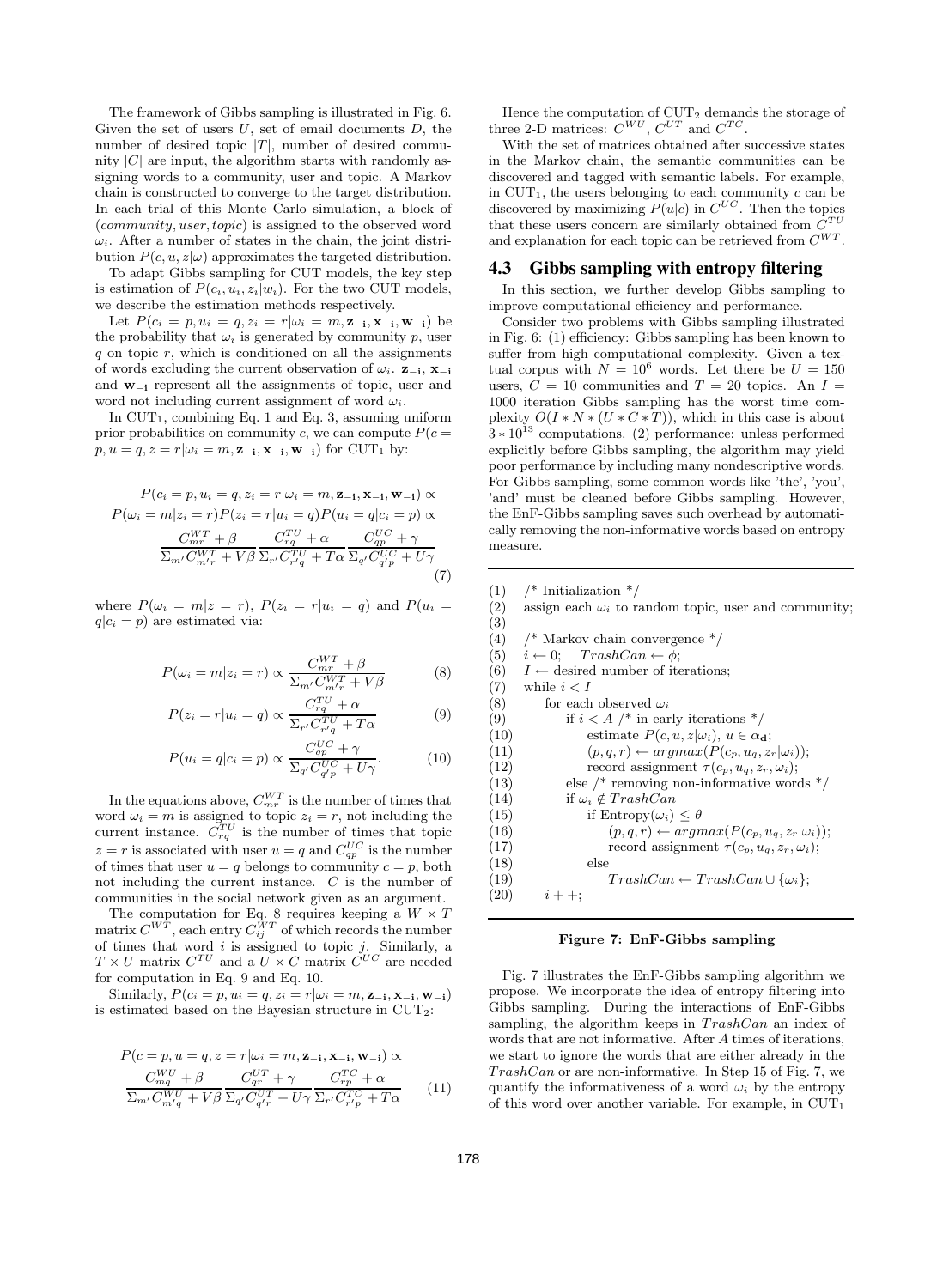where  $C^{WT}$  keeps the numbers of times  $\omega_i$  is assigned to all topics, we calculate the entropy on the ith row of the matrix.

## **5. EXPERIMENTS**

We present experimental results of our models with the Enron email corpus. Enron email dataset was made public by the Federal Energy Regulatory Commission during its investigations and subsequently made available [20].

In this section, we present examples of discovered semantic communities. Then we compare our communities with those discovered by the topology-based algorithm Modularity [2] by comparing groupings of users. Finally we evaluate the computational complexity of Gibbs sampling and EnF-Gibbs sampling for our models.

We implemented all algorithms in JAVA and all experiments have been executed on Pentium IV 2.6GHz machines with 1024MB DDR of main memory and Linux as operating system.

#### **5.1 Semantic community representation**

We preprocessed the Enron email dataset by removing the common stop words. Each employee in Enron is identified by an email address. For brevity, we use only the email ids without organization suffixes hereafter.

In all of our simulations, we fixed the number of communities  $C$  at 6 and the number of topics  $T$  at 20. The smoothing hyper-parameters  $\alpha$ ,  $\beta$  and  $\gamma$  were set at  $5/T$ , 0.01 and 0.1 respectively. We ran 1000 iterations for both our Gibbs sampling and EnF-Gibbs sampling with the MySQL database support. Because the quality of results produced by Gibbs sampling and our EnF-Gibbs sampling are very close, we simply present the results of EnF-Gibbs sampling hereafter.



Figure 8: A Community Discovered by  $CUT_1$ 

The ontologies for both models are illustrated in Fig. 8 and Fig. 11. In both figures, we denote user, topic and community by square, hexagon and dot respectively. In  $CUT_1$  results, a community connects a group of users and each user is associated with a set of topics. A probability threshold can be set to tune the number of users and topics desired for description of a community. In Fig. 8, we present all the users and two topics of one user for a discovered community. By merging all the topics for the desired

users of a community, we can tag a community with topic labels.

| Topic 3          | Topic 5      | Topic 12   | Topic 14   |
|------------------|--------------|------------|------------|
| rate             | dynegy       | budget     | contract   |
| cash             | gas          | plan       | monitor    |
| $_{\rm balance}$ | transmission | chart      | litigation |
| number           | energy       | deal       | agreement  |
| price            | transco      | project    | trade      |
| analysis         | calpx        | report     | cpuc       |
| database         | power        | group      | pressure   |
| deals            | california   | meeting    | utility    |
| letter           | reliant      | draft      | materials  |
| fax              | electric     | discussion | citizen    |

Table 1: Topics Discovered by  $CUT_1$ 

Fig. 8 shows that user mike.grigsby is one of the users in community 3. Two of the topics that is mostly concerned with mike.grigsby are topic 5 and topic 12. Table 1 shows explanations for some of the topics discovered for this community. We obtain the word description for a topic by choosing 10 from the top 20 words that maximize  $P(w|z)$ . We only choose 10 words out of 20 because there exist some names with large conditional probability on a topic that for privacy concern we do not want to disclose.

| abbreviations | organizations                          |
|---------------|----------------------------------------|
| dynegy        | An electricity, natural gas provider   |
| transco       | A gas transportation company           |
| calpx         | California Power Exchange Corp.        |
| cpuc          | California Public Utilities Commission |
| ferc          | Federal Energy Regulatory Commission   |
| epsa          | Electric Power Supply Association      |
| naruc         | National Association of                |
|               | Regulatory Utility Commissioners       |

Table 2: Abbreviations

We can see from Table 1 that words with similar semantics are nicely grouped to the same topics. For better understanding of some abbreviate names popularly used in Enron emails, we list the abbreviations with corresponding complete names in Table 2.

For a single user, Fig. 9 illustrates its probability distribution over communities and topics as learned from the  $CUT_1$  model. We can see the multinomial distribution we assumed was nicely discovered in both figures. The distribution over topics for all users are presented in Fig. 10. From Fig. 10, we can see some Enron employees are highly active to be involved in certain topics while some are relatively inactive, varying in heights of peaks over users.

Fig. 11 illustrates a community discovered by  $CUT_2$ . According to the figure, Topic 8 belongs to the semantic community and this topic concerns a set of users, which includes rick.buy whose frequently used words are more or less related to business and risk. Surprisingly enough, we found the words our  $CUT_2$  learned to describe such users were very appropriate after we checked the original positions of these employees in Enron. For the four users presented in Table 3, d..steffes was the vice president of Enron in charge of government affairs; cara.semperger was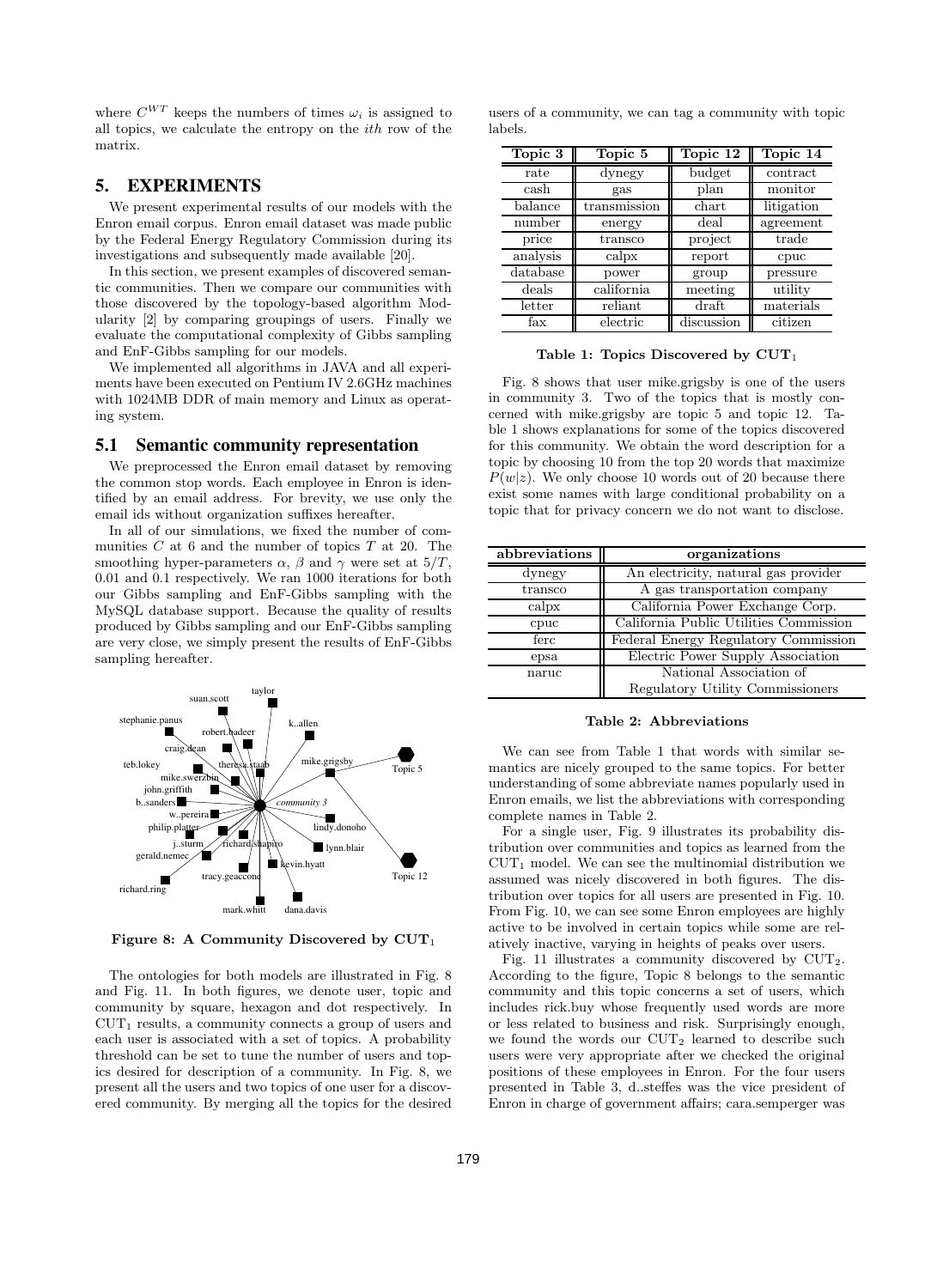

Figure 9: Communities/topics of an employee



Figure 10: Distribution over topics for all users

a senior analyst; mike.grigsby was a marketing manager and rick.buy was the chief risk management officer.



Figure 11: A Community Discovered by CUT<sup>2</sup>

| dsteffes     | cara.s          | mike.grigsby | rick.buy      |
|--------------|-----------------|--------------|---------------|
| power        | number          | file         | corp          |
| transmission | cash            | trader       | loss          |
| epsa         | ferc            | report       | risk          |
| ferc         | database        | price        | activity      |
| generator    | peak            | customer     | validation    |
| government   | deal            | meeting      | оff           |
| california   | $_{\rm{bilat}}$ | market       | $\frac{1}{2}$ |
| cpuc         | caps            | sources      | possible      |
| electric     | points          | position     | increase      |
| naruc        | analysis        | project      | natural       |

Table 3: Distribution over words of some users

## **5.2 Semantic community discovery quality**

We evaluate the quality of discovered communities against the topology-based algorithm in [2], a hierarchical agglomeration algorithm for community structure detection. The algorithm is based on Modularity, which is a measurement of whether a division of a network is a good one, in the sense that there are many edges within communities and only a few between them. We employ the clustering comparison method in [16] to measure the similarity between our communities and the clusters of users produced by [2].

Given  $N$  data objects, the similarity between two clustering results  $\lambda$  is defined<sup>5</sup>:

$$
\lambda = \frac{N_{00} + N_{11}}{N(N-1)/2}
$$

where  $N_{00}$  denotes the count of object pairs that are in different clusters for both clustering and  $N_{11}$  is the count of pair that are in the same cluster.

The similarities between three CUT models and Modularity are illustrated in Fig. 12. We can see that as we expected the similarity between  $CUT_1$  and  $Modularity$  is large while that between CUT<sup>2</sup> and Modularity is small. This is because the  $CUT_1$  is more similar to Modularity

<sup>5</sup>Another recent work on comparing clusterings is defined introduced in [26]. But for our problem where cluster labels are categorical, both clustering comparison perform similarly as suggested.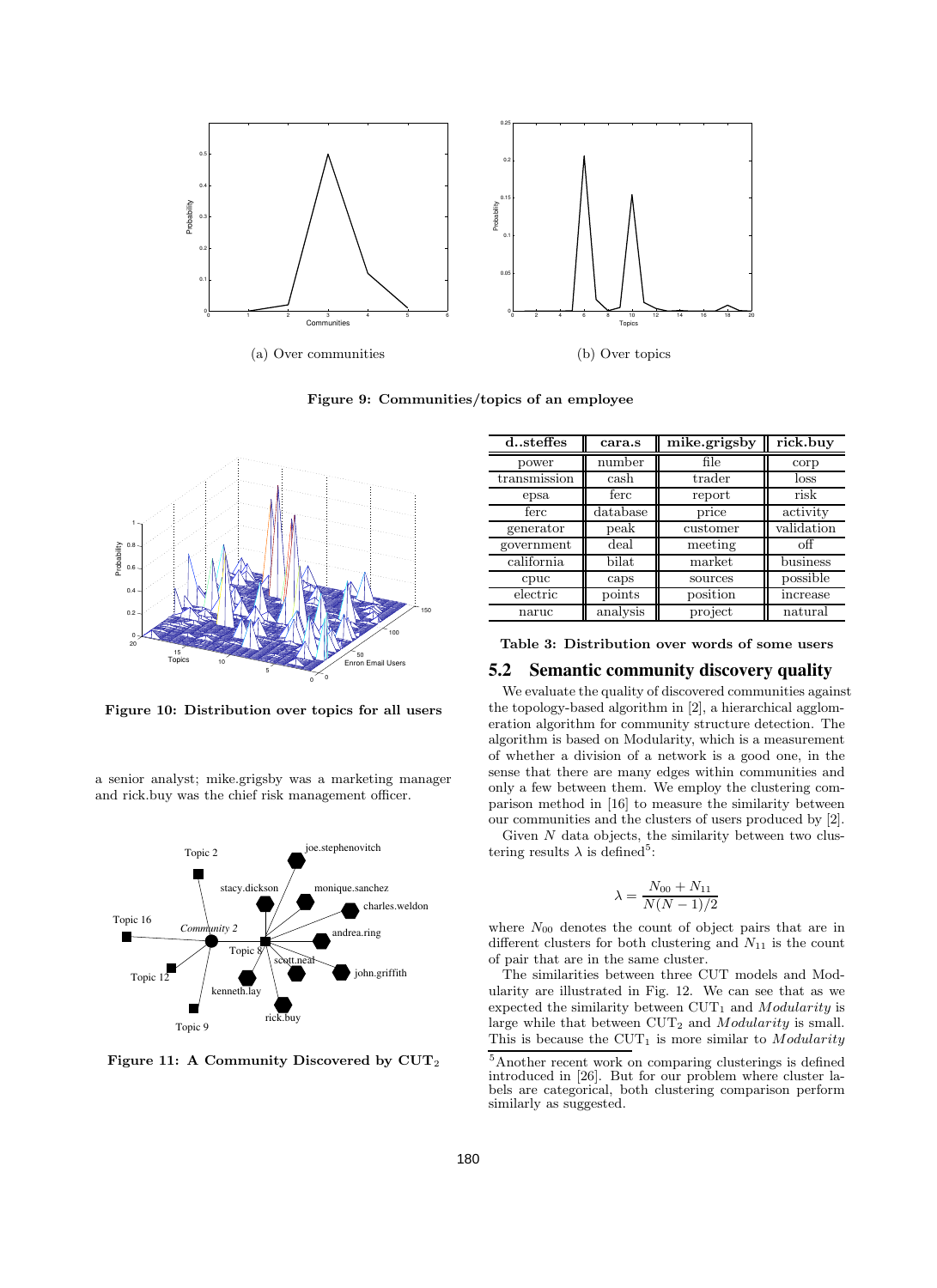

Figure 12: Community similarity comparisons

than  $\text{CUT}_2$  by defining a community as no more than a group of users.

We also test the similarity among topics(users) for the users(topics) which are discovered as a community by  $\text{CUT}_1$ (CUT2). Typically the topics(users) associated with the users(topics) in a community represent high similarities. For example, in Fig. 8, Topic 5 and Topic 12 that concern mike.grigsby are both contained in the topic set of lindy.donoho, who is the community companion of user mike.grigsby.

### **5.3 Computational complexity andEnF-Gibbs sampling**

We evaluate the computational complexity of Gibbs sampling and EnF-Gibbs sampling for our models. For the two metrics we measure the computational complexity based on are total running time and iteration-wise running time. For overall running time we sampled different scales of subsets of messages from Enron email corpus. For the iteration-wise evaluation, we ran both Gibbs sampling and EnF-Gibbs sampling on complete dataset.

In Fig.  $13(a)$ , the running time of both sampling algorithms on two models are illustrated. We can see that generally learning  $\text{CUT}_2$  is more efficient than  $\text{CUT}_1$ . It is a reasonable result considering the matrices for  $\text{CUT}_1$ are larger in scales than CUT2. Also entropy filtering in Gibbs sampling leads to 4 to 5 times speedup overall.

The step-wise running time comparison between Gibbs sampling and EnF-Gibbs sampling is shown in Fig. 13(b). We perform the entropy filtering removal after 8 iterations in the Markov chain. We can see the EnF-Gibbs sampling well outperforms Gibbs sampling in efficiency. Our experimental results also show that the quality of EnF-Gibbs sampling and Gibbs sampling are almost the same.

# **6. CONCLUSIONS AND FUTURE WORK**

We present two versions of Community-User-Topic models for semantic community discovery in social networks. Our models combine the generative probabilistic modeling with community detection. To simulate the generative models, we introduce EnF-Gibbs sampling which extends Gibbs sampling based on entropy filtering. Experiments have shown that our method effectively tags communities with topic semantics with better efficiency than Gibbs sampling.

Future work would consider the possible expansion of our CUT models as illustrated in Fig. 14. The two CUT models we proposed either emphasize the relation between community and users or between community and topics. It would be interesting to see how the community structure



Figure 14: Modeling community with topics and users

changes when both factors are simultaneously considered. One would expect new communities to emerge. The model in Fig. 14 constrains the community as a joint distribution over topic and users. However, such nonlinear generative models require larger computational resources, asking for more efficient yet approximate solutions. It would also be interesting to explore the predictive performance of these models on new communications between strange social actors in SNs.

# **7. REFERENCES**

- [1] D. Blei, et al., Latent Dirichlet allocation, Journal of Machine Learning Research, 3, 993-1022, 2003.
- [2] Aaron Clauset, et al., Finding community structure in very large networks, Phys. Rev. E 70, 066111, 2004.
- [3] Aron Culotta, et al., Extracting social networks and contact information from email and the Web, In First Conference on Email and Anti-Spam, Mountain View, CA, USA. July 2005.
- [4] P. Domingos, et al., Mining the network value of customers, In 7th ACM SIGKDD International Conference on Knowledge Discovery and Data mining, 57–66, ACM Press, 2001.
- [5] G. Flake, S. Lawrence and Lee Giles, Efficient Identification of Web Communities, In 6th ACM SIGKDD International Conference on Knowledge Discovery and Data Mining , 150-160, 2000.
- [6] M. Girvan and M. Newman, Community structure in social and biological networks. In Proceedings of National Academic Science, USA 99, 7821–7826, 2002.
- [7] T. Griffiths, Finding scientific topics, In National Academy of Sciences, 5228-5235, 2004.
- [8] B. W. Kernighan, An efficient heuristic procedure for partitioning graphs, Bell System Technical Journal, 49, 291–307, 1970.
- [9] Ana Maguitman, et al., Algorithmic detection of semantic similarity, In Proceedings of the 14th International Conference on World Wide Web (WWW 2005)). Chiba, Japan, May. 2005.
- [10] Naohiro Matsumura, et al., Mining Social Networks in Message Boards, In Proceedings of the  $14$ th International Conference on World Wide Web (WWW 2005), Chiba, Japan, May. 2005.